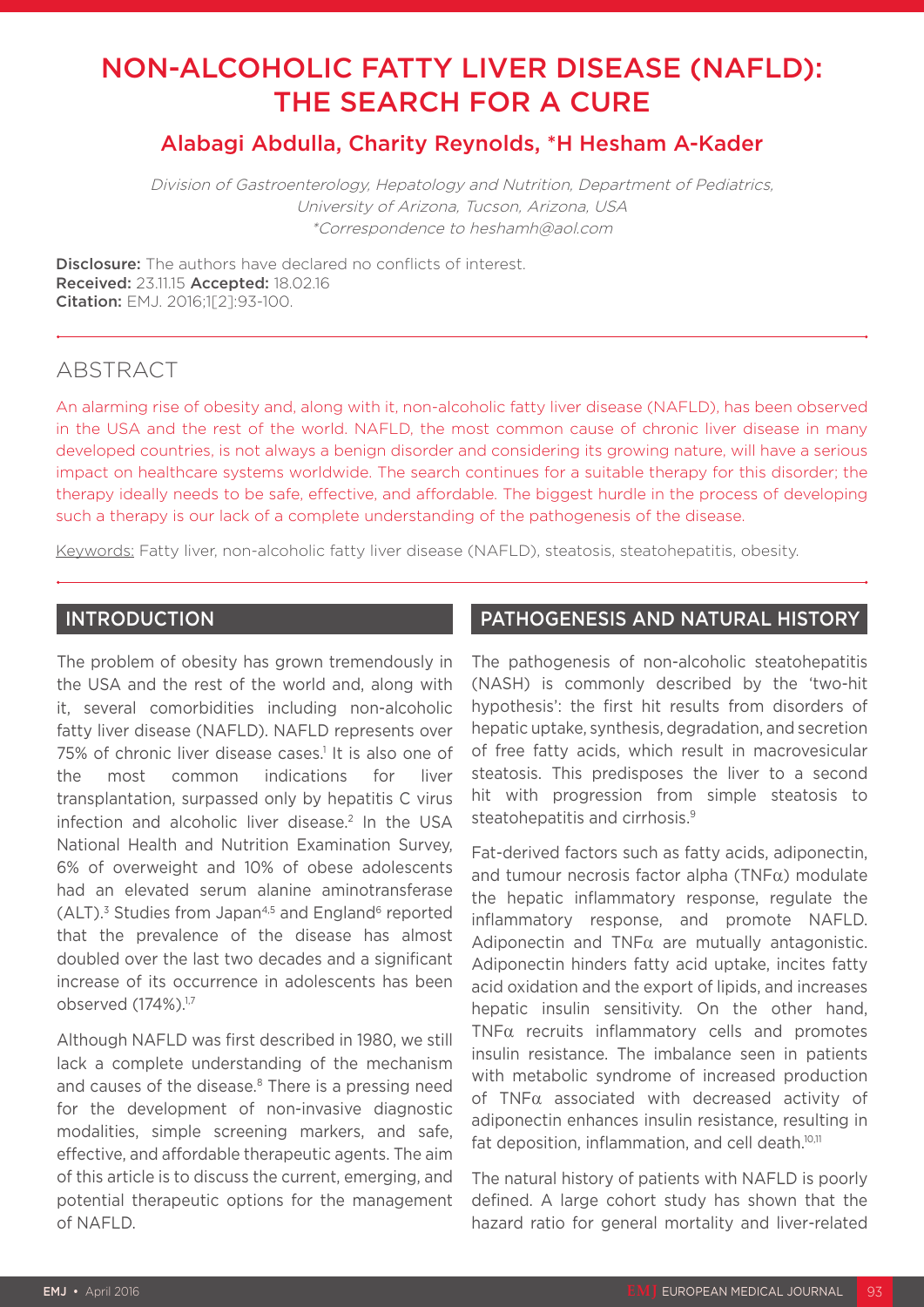mortality was 1.038 and 9.32, respectively.<sup>12</sup> The leading cause of death in patients with NAFLD is cardiovascular disease.<sup>12</sup> Data regarding the progression of NAFLD from simple steatosis to steatohepatitis is conflicting. In a study that included 40 patients who were followed over a median period of 11 years, there was no progression to NASH or cirrhosis, and only 30% of the patients had abnormal liver tests at the conclusion of the study.13 Conflicting data was reported recently from a study of 52 NAFLD patients followed for 3 years. 15% had normal histology, 23% remained at baseline, 39% developed borderline NASH, and 23% developed NASH. Twenty-two of the 52 subjects had borderline NASH when the study commenced. At the conclusion of the study, 18% of the 22 patients had simple steatosis, 59% remained at borderline NASH, and 23% had NASH.14

The overall risk of a patient with simple steatosis progressing to cirrhosis is about 1–2%.15 On the other hand, the risk of cirrhosis in patients with NASH varies from 0% at 5 years to 12% at 8 years.<sup>16,17</sup> Ekstedt et al.<sup>18</sup> followed 129 patients for a mean of 13.7 years and reported that 5.4% of the patients developed end-stage liver disease, including hepatocellular carcinoma (HCC). In another study of 46 patients with bridging fibrosis and 43 patients with cirrhosis, 20% developed HCC after 5 years.<sup>19</sup>

### CURRENT TREATMENT OPTIONS

#### Lifestyle Modifications

The first-line therapy for the management of steatosis and NASH to date has been lifestyle modification focussing on dietary strategies and increased activity. However, data have been limited, and the biggest impediment is how to measure disease improvement or progression. A randomised study by Harrison et al.<sup>20</sup> showed that subjects who lost ≥5% of their body weight over 9 months demonstrated increased insulin sensitivity and a reduction in steatosis. In comparison, subjects who lost ≥9% of their body weight demonstrated histological improvement.

Bhat et al.<sup>21</sup> reported that lifestyle modification decreases insulin resistance, resulting in improvements in ALT and liver histology in patients with NAFLD. Diet and exercise have been efficacious in preventing steatosis progression to NASH.<sup>22</sup> Villar-Gomez at al.<sup>23</sup> reported that a greater extent of weight loss (induced by lifestyle changes) was associated with a greater level of improvement

in NASH histological features. Weight losses of ≥10% in body weight were associated with the highest rates of NAFLD activity score reduction, NASH resolution, and fibrosis regression.<sup>23</sup>

There is a general consensus that heavy alcohol intake should be avoided. However, it seems that moderate use of alcohol may have a beneficial effect on NAFLD. Lower rates of steatohepatitis were reported in patients with moderate alcohol drinking compared with non-drinkers.<sup>24</sup> The Substance Abuse and Mental Health Services Administration (SAMHSA) defines heavy drinking as consuming ≥5 drinks on the same occasion on ≥5 of the past 30 days. On the other hand, there is general agreement about the definition of moderate drinking being no more than 3–4 standard drinks per drinking episode, and no more than 9 drinks per week for women and 12–14 per week for men.

#### Dietary Supplementation

With oxidative stress being a central component to liver injury and damage, antioxidant supplementation has been extensively studied in patients with NASH. Vitamin E (an antioxidant) has been shown to reduce serum ALT levels and improve liver histology.<sup>25</sup> Although the randomised controlled PIVENS trial demonstrated that vitamin E can reduce inflammation and ALT levels, no improvement in fibrosis score was observed.<sup>26,27</sup> Consideration of risk factors must be taken into account before advocating for the use of vitamin E, as studies have suggested that increased vitamin E intake can be associated with a higher risk of developing prostate cancer,<sup>28</sup> as well as an increase in all-cause mortality.<sup>29</sup> However, more recently, published studies have reported conflicting results.30

Additional antioxidants that have been studied include caffeine and coffee. Both caffeine and coffee have demonstrated the ability to decrease fibrosis, steatohepatitis progression, and are associated with lower instances of NASH amongst users.<sup>31</sup>

While multiple other supplements, including ursodeoxycholic acid, omega-3 fatty acids, probiotics, and high-dose niacin therapy have been studied as potential treatment options for patients with NAFLD, none have produced enough evidence to justify their widespread use. In a recently published meta-analysis, probiotics were shown to lower aminotransferases, total cholesterol, and TNF $\alpha$ , as well as improve insulin resistance in patients with NAFLD.32 In small studies, the efficacy of ursodeoxycholic acid in improving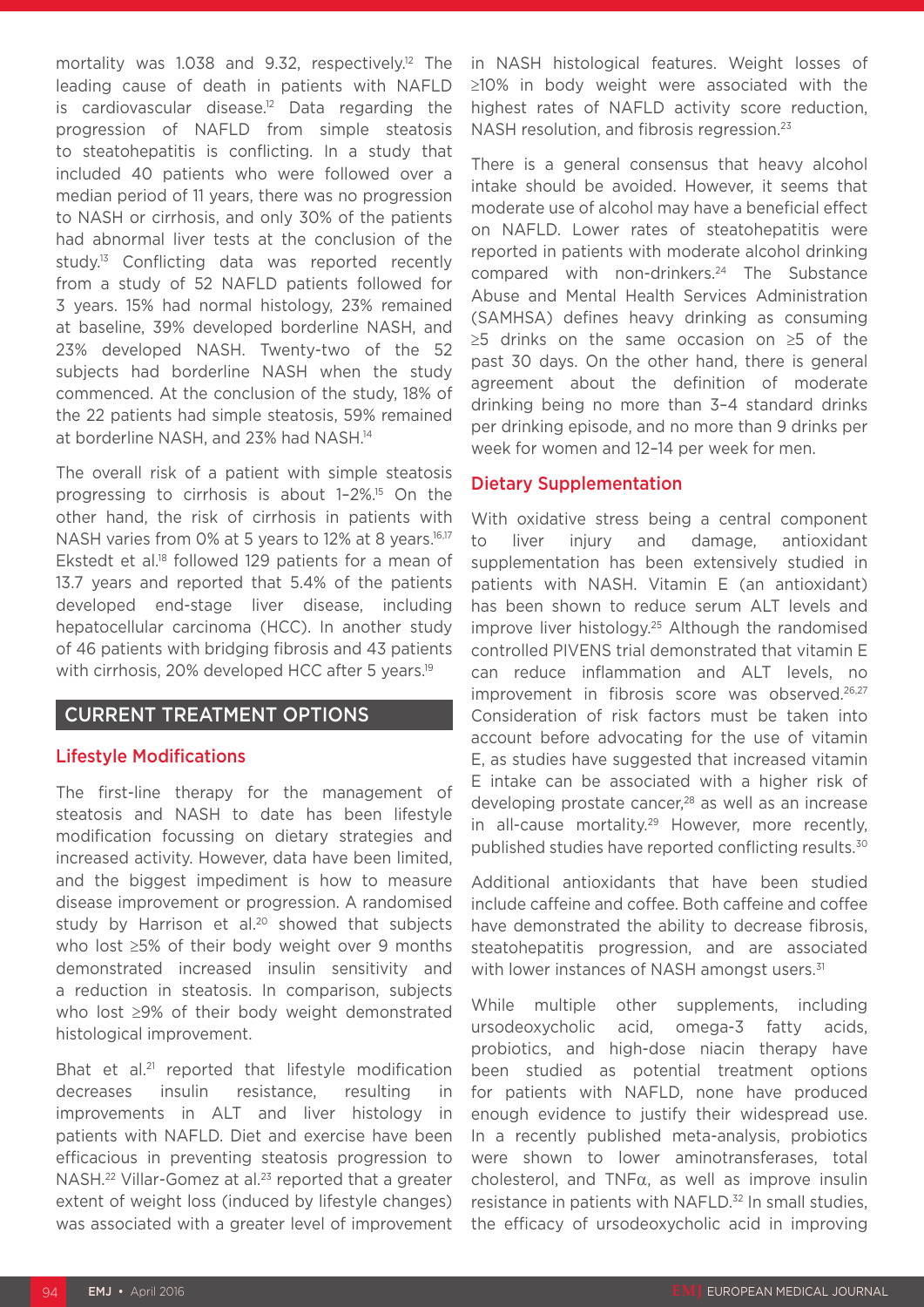liver enzymes and other measurable outcomes has been demonstrated. However, significant histologic improvement was not observed in larger studies. $33$ Omega-3 fatty acids have shown promise for treating patients with NASH, with several studies utilising omega-3 supplementation demonstrating improvement in ALT levels and hepatic fat content in NASH patients.<sup>34</sup> High-dose niacin therapy has revealed an ability to prevent steatohepatitis in murine models.26

#### Insulin Sensitisers

Insulin resistance plays a key role in the pathogenesis of NAFLD. Several studies of metformin have demonstrated improvement in ALT and insulin sensitivity in patients with NAFLD.<sup>35,36</sup> However, only a few studies have demonstrated histologic improvement.<sup>37</sup> Metformin was found to be less effective in decreasing liver enzymes and hepatic fat content than exercise alone. $38$  In another study, metformin was reported to produce only a weak improvement compared with diet alone.<sup>39</sup> In a controlled study, metformin was found to have little to no histopathologic improvement in patients with insulin resistance and without diabetes.<sup>40</sup>

Other insulin sensitisers such as thiazolidinediones (TZDs), namely pioglitazone and rosiglitazone (pharmacologic activators of peroxisome proliferator-activated receptor gamma [PPARγ], which is known to be down regulated in models of NASH), have been studied for their efficacy in treating patients with NASH.

A randomised controlled trial (RCT) investigating rosiglitazone (FLIRT 1) reported a 31% improvement in both steatosis and transaminase levels in patients with NASH.41 In the FLIRT 2 extension trial the results of the previous study were confirmed.<sup>42</sup> However, when rosiglitazone was supplemented with metformin or losartan, no improvement in histopathology was observed, compared with subjects who took rosiglitazone alone.<sup>43</sup>

In a study with non-diabetic NASH patients, it was determined that pioglitazone was associated with a reduction in ALT, gamma-glutamyl transferase, and ferritin.44 The study also reported reductions in hepatocellular injury, Mallory–Denk bodies, and fibrosis. The reduction in fibrosis associated with pioglitazone therapy in NASH patients was also confirmed in a meta-analysis.45

A common side effect reported in all studies was weight gain in patients taking TZDs. The risk of significant cardiovascular events has led to the withdrawal of rosiglitazone from the market. Rosiglitazone had significantly higher risk of the patient developing congestive heart failure (CHF), myocardial infarction, and death when compared with pioglitazone.<sup>46</sup> In another study, patients treated with pioglitazone were shown to have a 0.5% higher rate of CHF, compared with the control group.47

#### **Statins**

Patients with cardiovascular risk factors and disease are commonly prescribed statins as a preventative measure. The GREACE trial, a large prospective study in patients with abnormal liver enzymes and coronary artery disease, concluded that statin treatment is safe, can improve liver tests, and reduce cardiovascular morbidity in patients with mild-to-moderately abnormal liver tests, which are potentially attributable to NAFLD.48 Data reported from the St. Francis Heart Study demonstrated a reduction in hepatic steatosis (visualised via computed tomography), in 455 patients receiving combination therapy of atorvastatin and vitamins C and E, compared with placebo.<sup>49</sup> However, the study did not provide any histological data.

#### **Surgery**

According to the National Institute of Health Guidelines, bariatric surgery can be considered for individuals with a body mass index (BMI)  $>40$  kg/m<sup>2</sup>, or with a BMI of 35 kg/m<sup>2</sup> in patients with obesity-associated comorbidities who have previously tried to lose weight with diet and exercise. The presence of NASH does not seem to increase the complications of bariatric surgery.50 Two recent meta-analyses concluded that steatosis, steatohepatitis, and fibrosis appear to improve or completely resolve in the majority of patients following bariatric surgery-induced weight loss.<sup>51,52</sup>

Currently, the most commonly performed bariatric procedures include Roux-en-Y gastric bypass (RYGB), laparoscopic adjustable gastric band (LAGB), and sleeve gastrectomy, whilst vertical band gastrectomy and biliopancreatic diversion are rarely performed. The majority of follow-up studies examining liver histology after RYGB surgery reported improved hepatic steatosis, inflammation, and fibrosis. However, worsening fibrosis scores were reported in four studies.<sup>53</sup> Taitano et al.<sup>54</sup> followed 160 patients after bypass surgery (median interval 20 months); a decrease in BMI from 52±10–33±8 kg/m2 was observed, which was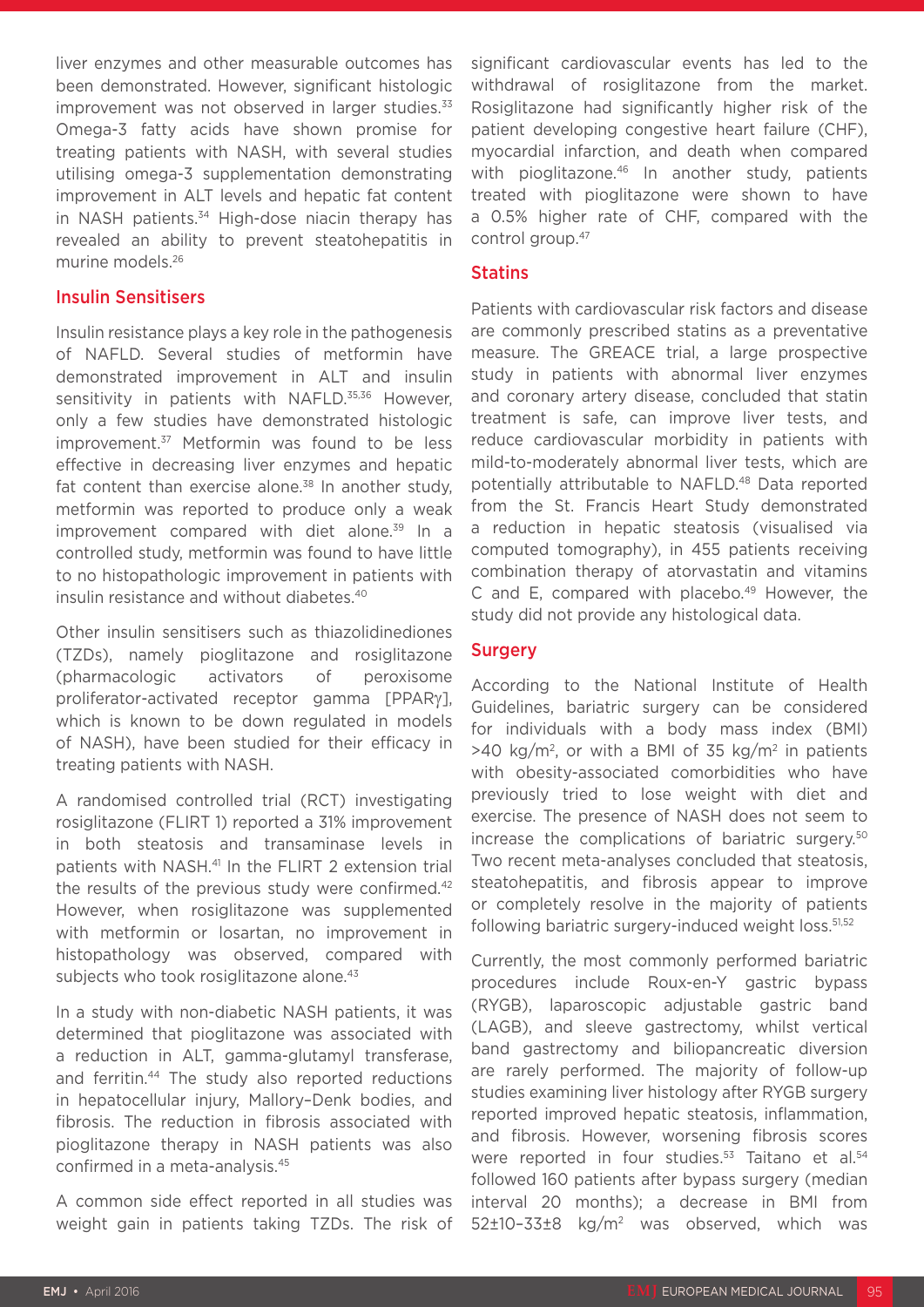associated with improvements in all major NASH activity scores. Resolution of fibrosis was reported in another cohort of 63 patients who underwent paired liver biopsies between the two procedures and 12 months after surgery.<sup>55</sup>

Thirty-six obese patients who underwent LAGB had paired liver biopsies (mean interval of 25.6 months) before and after the procedure. The weight loss following LAGB surgery was associated with a significant improvement in liver histology.56 Significant reductions in aspartate aminotransferase (AST), ALT, triglyceride, and highdensity lipoprotein (HDL) levels were reported following laparoscopic sleeve gastrectomy.57 However, there are currently no published follow-up studies with histological data.

It is not possible to indicate bariatric surgery exclusively for NASH due to the absence of controlled evidence and long-term data.58 Other less invasive options for bariatric therapy, such as intragastric balloons, have demonstrated benefits for liver function, insulin resistance, and histopathologic measures in obese patients with and without NASH.59 It is imperative to realise that some patients may have undiagnosed cirrhosis, and as such may need special assessment prior to surgical intervention.

Unfortunately, patients with NAFLD can progress to end-stage liver disease, leaving liver transplantation as the only remaining treatment option. NASHrelated cirrhosis is currently the third most common indication for liver transplantation, surpassed only by the hepatitis C virus and alcohol-related cirrhosis, and is anticipated to become the leading indication for liver transplantation within the next one to two decades.<sup>60</sup> The increasing prevalence of NAFLD in the general population also affects the presence of steatosis in deceased and live donor livers available for transplantation, which can affect the quality and the quantity of the available livers. $61$ The outcome of liver transplantation in patients with NAFLD and cirrhosis due to NAFLD are comparable to those transplanted for other causes.<sup>62</sup> In a recent systematic review and meta-analysis report, 1, 3, and 5-year patient survival were similar in NASH and non-NASH recipients. However, cardiovascular complications and sepsis were more common as causes of death in NASH recipients.<sup>63</sup> NAFLD can recur after transplant or develop *de novo*. NAFLD seems to recur in at least one-third of patients who received a liver transplant due to NASH cirrhosis.64 While NAFLD recurrence does not seem to affect overall graft and patient survival for up to 10 years, cardiovascular and infection related morbidity and mortality seem to be increased in these patients.65

#### EMERGING AND POTENTIAL THERAPIES

The fibrates (agonists of  $PPAR\alpha$ ) are used clinically for the management of dyslipidaemias. A small study (27 patients) in 2010 demonstrated a modest decrease in intrahepatic triglyceride content in obese patients taking fenofibrate compared with placebo.66 In another report, a significant reduction in ALT associated with histologic improvement of hepatocellular ballooning degeneration was observed in patients receiving fenofibrate. However, no significant change in the amount of steatosis or fibrosis occurred.67

GFT505, a recently developed dual PPARα/δ agonist, has been shown to reduce hepatic and peripheral insulin sensitivity in obese patients, which is associated with a 20.5% reduction in serum ALT level.<sup>68</sup> In a short-term (4-8 week) Phase IIa study, GFT505 had a significant lowering effect on the concentration of liver dysfunction markers.69 However, in a 1-year study on 274 patients, GFT505 use was not associated with significant improvement in liver fat content or fibrosis.<sup>70</sup> The results of an international, Phase II RCT of GFT505 in adult patients with NASH demonstrated that a daily dose of 120 mg of GFT505 induced a significant histological improvement and resolution of NASH, compared with the placebo group.<sup>71</sup>

Cysteamine bitartrate (RP 103) is an aminothiol antioxidant approved for the treatment of cystinosis. In a 24-week pilot, open-label, Phase IIa clinical trial in 13 children with moderate-to-severe NAFLD, seven patients demonstrated a reduction in liver enzymes in the absence of a significant change in mean BMI. Mean cytokeratin-18 (CK-18) fragment levels decreased by 43% from baseline, while plasma adiponectin levels increased by 31%.72

Obeticholic acid (OCA) is a farnesoid X receptor agonist which has been shown to increase insulin sensitivity and exert anti-inflammatory and antifibrotic effects in preclinical models. A RCT (FLINT trial) of 282 subjects with NASH demonstrated a significantly improved efficacy of OCA relative to placebo in terms of reductions in AST and ALT. A total of 45% of 110 patients in the OCA group demonstrated an improvement in histological features. However, the change did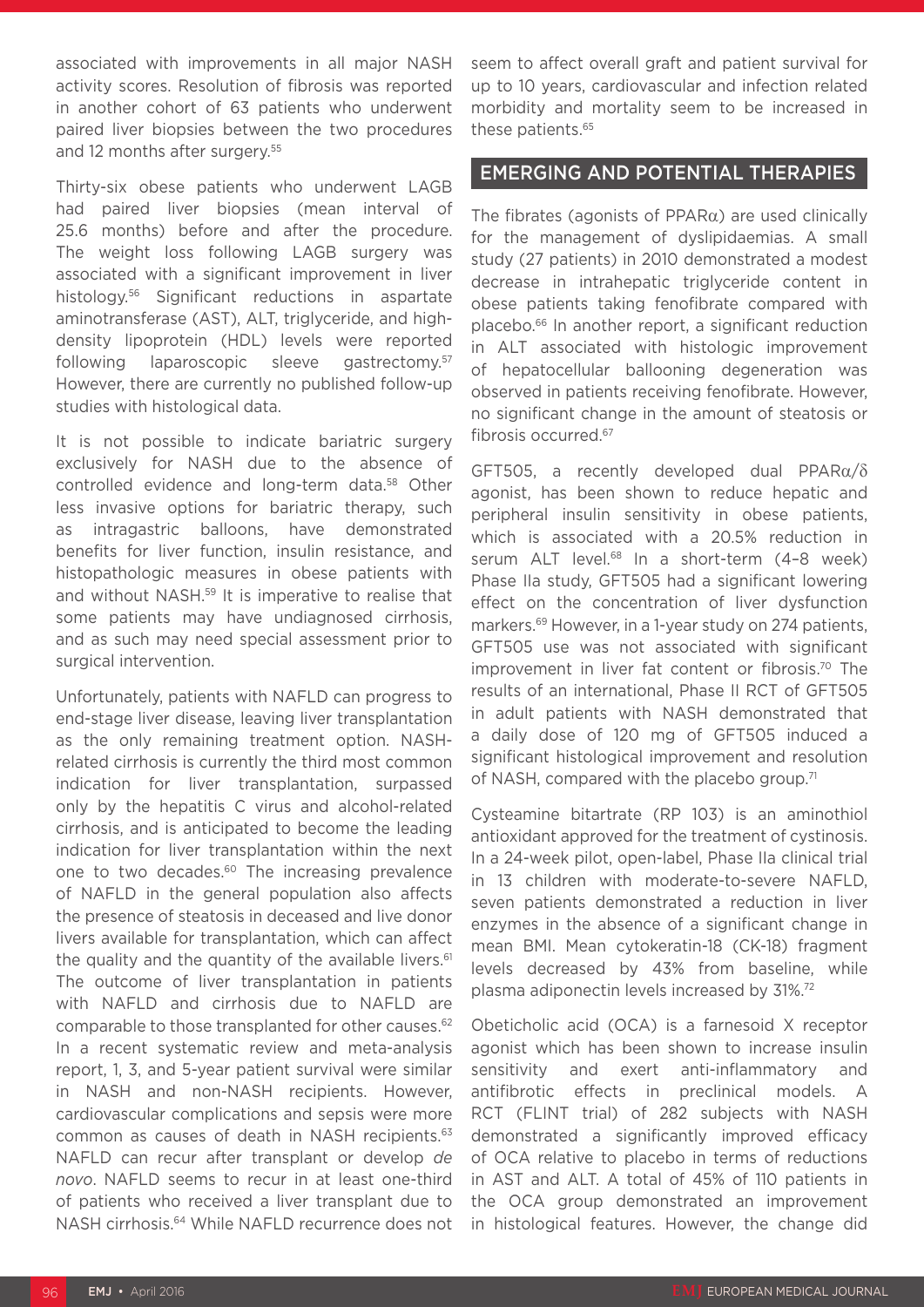not reach statistical significance. Compared with placebo, treatment with OCA was also associated with higher levels of total serum cholesterol and low-density lipoprotein cholesterol, and a decrease in HDL cholesterol.73

Simtuzumab is a humanised monoclonal antibody against lysyl oxidase-like 2, an enzyme that is vital to the biogenesis of connective tissue. Simtuzumab is currently in the process of development as an antifibrotic agent. In a study of 20 patients with liver fibrosis of various aetiologies, improvement in transaminases was observed, suggesting a possible anti-inflammatory effect in addition to the antifibrotic effect.74 A Phase IIb trial in patients with NASH and compensated cirrhosis is currently underway.

Aramchol is an inhibitor of the activity of stearoylcoenzyme A desaturase 1 in the liver. The inhibition may result in a decrease in storage triglycerides and other esters of fatty acids. In a RCT of 60 patients with biopsy-confirmed NAFLD (including six subjects with NASH), patients on aramchol had their liver fat content decreased by 12.57–22.14%.75 There is an ongoing Phase II trial in overweight/obese patients with prediabetes or Type 2 diabetes mellitus and NASH.

Liraglutide is a long-acting glucagon-like peptide-1 receptor agonist approved for the treatment of diabetes and the treatment of obesity in adults with related comorbidity. Liraglutide was reported to be safe and well tolerated. Improvement of liver enzymes was reported in a 26-week trial in patients with diabetes and elevated liver enzymes.<sup>76</sup>

Emricasan is a potent irreversible pan-caspase inhibitor. Caspases play a core role in the processes of apoptosis, inflammation, and activation of cytokines such as interleukin (IL)-1β and IL-18. All these processes are known to play important roles in the pathogenesis of NAFLD. In a recent 28-day Phase II study in patients with NAFLD and elevated ALT, treatment with emricasan led to statistically significant reductions in ALT and CK-18.77

Cenicriviroc is an immunomodulator and dual inhibitor of chemokine receptors CCR2 and CCR5. In patients with HIV, treatment with cenicriviroc was associated with improvements in AST to platelet ratio and fibrosis-4 (FIB-4) scores; correlations were observed between changes in AST to platelet ratio and FIB-4 scores and soluble CD14 levels at Week 48.78 Phase II studies in patients with NAFLD are underway.

Remogliflozin has been shown to improve insulin sensitivity in subjects with Type 2 diabetes through SGLT2 inhibition. Treatment with remogliflozin in a 12-week trial in diabetic patients resulted in a 40% reduction in ALT levels in subjects with elevated values at baseline.79

Two novel classes of potential pharmacotherapies are the glucagon-like peptide-1 receptor agonists and dipeptidyl peptidase-4 inhibitors, collectively known as incretin-based therapies, which have several metabolic and anti-inflammatory actions that may be of benefit in NAFLD and Type 2 diabetes mellitus. Treatment with incretin was found to significantly reduce steatosis, inflammation, and fibrosis.<sup>80</sup>

The use of pentoxifylline (anti-TNF $\alpha$ ) therapy in NAFLD has also been investigated. Pentoxifylline combined with fenofibrate resulted in beneficial effects on direct and indirect markers of liver fibrosis, liver stiffness, and insulin resistance.<sup>81</sup>

### NOVEL MOLECULAR TARGETS

In the near future, the identification of key molecular targets that play an important role in the pathogenesis of NAFLD may lead to the development of effective therapeutic options (Table 1).

MCC950, a potent and selective NLRP3 inflammasome inhibitor, has been shown to prevent or reverse inflammation, injury, and fibrosis in two different murine models of NASH. Targeting NLRP3 may be a logical new direction in NASH pharmacotherapy.<sup>82</sup>

Palmitate (PA), a lipotoxic free fatty acid, is implicated in hepatocyte apoptosis, macrophagemediated liver inflammation, and activation of the IRE1α branch of the endoplasmic reticulum stress response. PA-induced extracellular vesicles stimulate macrophage chemotaxis and this may be a mechanism for the recruitment of macrophages to the liver under lipotoxic conditions. It is possible that interference with this macrophage recruitment response may be a therapeutic avenue in NASH.<sup>83</sup>

NAFLD and obesity are characterised by altered gut microbiota, inflammation, and gut barrier dysfunction. Mucin-2 (Muc2) is the major component of the intestinal mucus layer. It has recently been shown that an impaired gut barrier in Muc2 deficient mice elicits a strong intestinal immune response that is associated with the release of IL-22.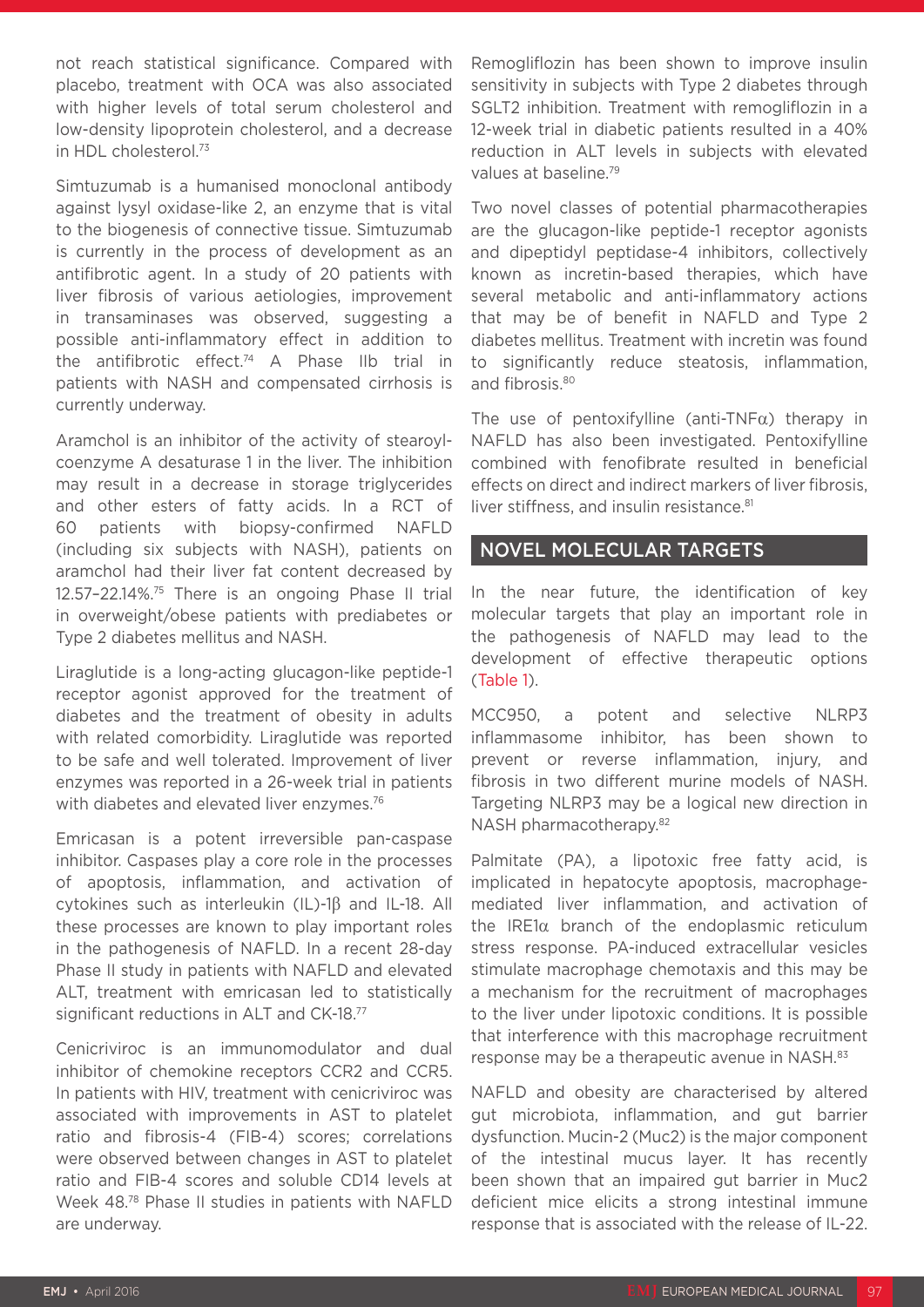Table 1: Novel therapeutic agents aiming at key molecular targets.

MCC950: Potent and selective NLRP3 inflammasome inhibitor

Palmitate: Lipotoxic free fatty acid

INT-767: Dual agonist of the nuclear receptor farnesoid X receptor and the G-protein coupled receptor

DRX-065: stabilised deuterated R-enantiomer of pioglitazone

Increased systemic IL-22 may mediate beneficial metabolic and anti-inflammatory effects in patients with NAFLD.<sup>84</sup>

INT-767, a dual agonist of the nuclear receptor farnesoid X receptor (FXR) and the G-protein coupled receptor, TGR5. The dual FXR-TGR5 agonist INT-767 has been reported to be able to markedly and significantly arrest and reverse progression of liver disease in mice, even when treatment is started in the presence of obesity, insulin resistance, and NASH.<sup>85</sup>

DRX-065 is a stabilised deuterated R-enantiomer of pioglitazone. DRX-065 has pharmacological properties desirable for the treatment of NASH (mitochondrial function modulation, non-steroidal anti-inflammatory effects, and glucose lowering effects) without the undesired PPARγ-related weight gain side effects. Therefore, DRX-065 may represent a potentially significant therapeutic improvement over pioglitazone, a drug already recommended off-label for the treatment of NASH.<sup>86</sup>

### **CONCLUSION**

The problem of obesity has grown tremendously over the last three decades, gradually transforming into an epidemic.87 NAFLD has become one of the major diseases plaguing the USA, as well as the rest of the world. The search continues for safe, effective, and affordable therapy for this disorder. The biggest hurdle in the process of developing the ideal therapy is our incomplete understanding of the pathogenesis of the disease. Several therapeutic agents have surfaced over the last few years and though all of these promising agents are still in their infancy, with further research they may become effective therapeutic options. An ounce of prevention is worth a ton of cure. Increased awareness is crucial through public education focussing on lifestyle modification strategies, especially in high-risk groups. Until we reach our goals, nothing is available for NAFLD.

#### Acknowledgements

I am grateful to Dr. William Balistreri for suggesting the title.

#### REFERENCES

1. Younossi ZM et al. Changes in the prevalence of the most common causes of chronic liver diseases in the United States from 1988 to 2008. Clin Gastroenterol Hepatol. 2011;9(6):524-30.

2. Zezos P, Renner E. Liver transplantation and non-alcoholic fatty liver disease. World J Gastroenterol. 2014;20(42):15532-8.

3. Strauss RS et al. Prevalence of abnormal serum aminotransferase values in overweight and obese adolescents. J Pediatr. 2000;136(6):727-33.

4. Suzuki A et al. Chronological development of elevated aminotransferases in a nonalcoholic population. Hepatology. 2005;41(1):64-71.

5. Hamaguchi M et al. The metabolic syndrome as a predictor of nonalcoholic fatty liver disease. Ann Intern Med. 2005;143(10):722-8.

6. Whalley S et al. Hepatology outpatient service provision in secondary care: a study of liver disease incidence and resource costs. Clin Med. 2007;7(2): 119-24.

7. Sozio MS, Liangpunsakul S, Crabb D. The role of lipid metabolism in the pathogenesis of alcoholic and nonalcoholic hepatic steatosis. Semin Liver Dis. 2010;30:378-90.

8. Ludwig J et al. Nonalcoholic steatohepatitis: Mayo Clinic experiences with a hitherto unnamed disease. Mayo Clin Proc. 1980;55(7):434-8.

9. Hironori M et al. Pathophysiology of nonalcoholic fatty liver disease (NAFLD): from simple steatosis to steatohepatitis. Cell. 2005;37:345-7.

10. Hui JM et al. Beyond insulin resistance in NASH: TNF-alpha or adiponectin? Hepatology 2004;40:46-54.

11. Garg R et al. Insulin resistance as proinflammatory state: mechanisms, mediators, and therapeutic interventions. Curr Drug Targets. 2003;4:487-92.

12. Ong JP et al. Increased overall mortality and liver-related mortality in non-alcoholic fatty liver disease. J Hepatol. 2008;49(4):608-12.

13. Teli MR et al. The natural history of nonalcoholic fatty liver: a follow-up study. Hepatology. 1995;22(6):1714-9.

14. Wong VW et al. Disease progression of non-alcoholic fatty liver disease: a prospective study with paired liver biopsies at 3 years. Gut. 2010;59(7): 969-74.

15. Day CP. Natural history of NAFLD: remarkably benign in the absence of cirrhosis. Gastroenterology. 2005;129(1):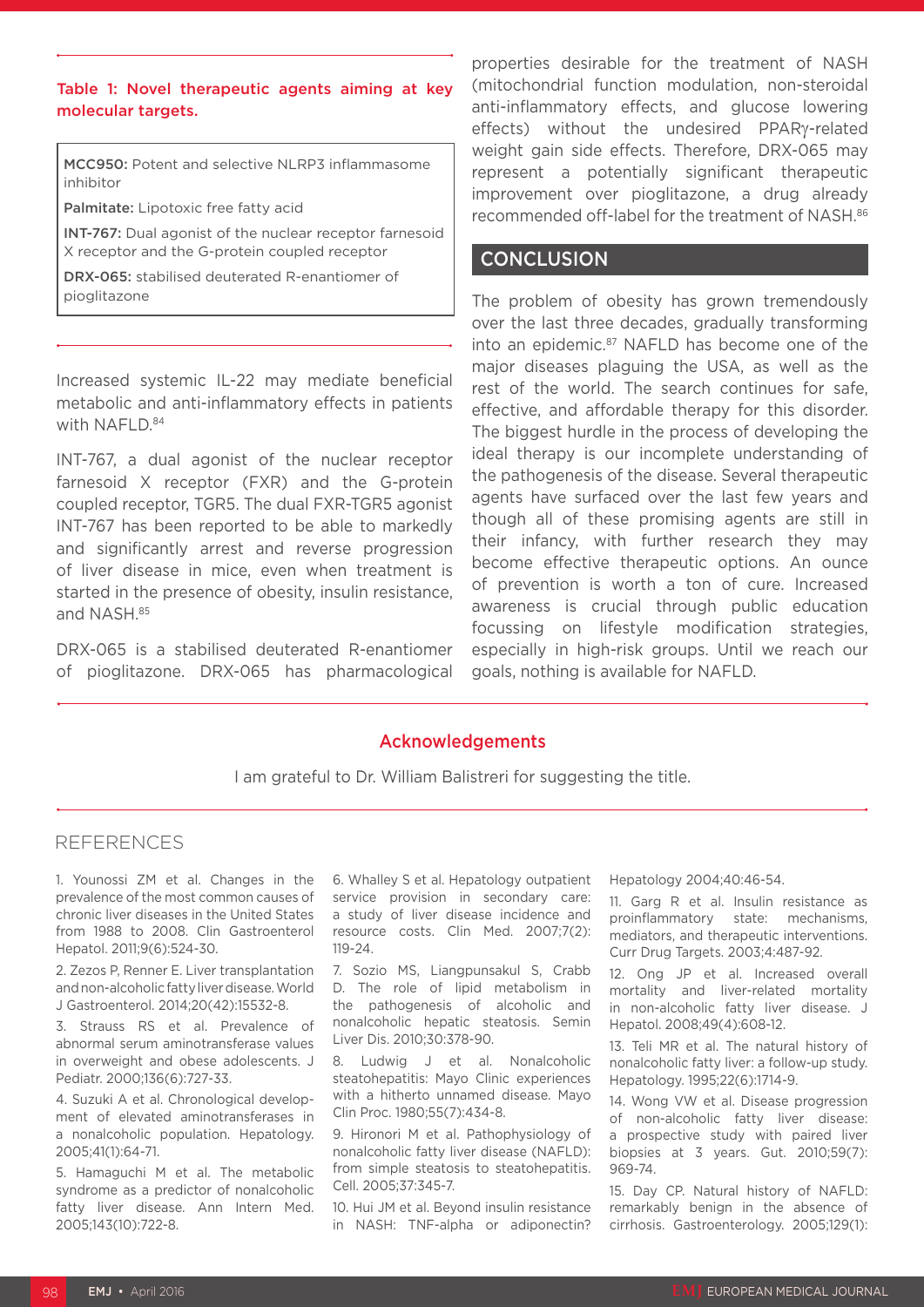#### 375-8.

16. Matteoni CA et al. Nonalcoholic fatty liver disease: a spectrum of clinical and pathological severity. Gastroenterology. 1999;116(6):1413-9.

17. Fassio E et al. Natural history of nonalcoholic steatohepatitis: a longitudinal study of repeat liver biopsies. Hepatology. 2004;40:820-6.

18. Ekstedt M et al. Long-term follow-up of patients with NAFLD and elevated liver enzymes. Hepatology. 2006;44(4): 865-73.

19. Hashimoto E et al. The characteristics and natural history of Japanese patients with nonalcoholic fatty liver disease. Hepatol Res. 2005;33(2):72-6.

20. Harrison SA et al. Orlistat for overweight subjects with nonalcoholic steatohepatitis: A randomized, prospective trial. Hepatology. 2009; 49(1):80-6.

21. Kontogianni MD et al. Adherence to the Mediterranean diet is associated with the severity of non- alcoholic fatty liver disease. Clin Nutr. 2014;33(4):678-83.

22. Caporaso N et al. Dietary approach in the prevention and treatment of NAFLD. Front Biosci (Landmark Ed). 2012;17: 2259-68.

23. Vilar-Gomez E et al. Weight Loss Through Lifestyle Modification Significantly Reduces Features of Nonalcoholic Steatohepatitis. Gastroenterology. 2015;149(2):367-78.

24. Dunn W et al. Modest alcohol consumption is associated with decreased prevalence of steatohepatitis in patients with non-alcoholic fatty liver disease (NAFLD). J Hepatol. 2012;57:384-91.

25. Sanyal AJ et al. Pioglitazone, vitamin E, or placebo for nonalcoholic steatohepatitis. N Engl J Med. 2010; 362(18):1675-85.

26. Hoofnagle JH et al. Vitamin E and changes in serum alanine aminotransferase levels in patients with non-alcoholic steatohepatitis. Aliment Pharmacol Ther. 2013;38(2):134-43.

27. Lippman SM et al. Effect of selenium and vitamin E on risk of prostate cancer and other cancers: the Selenium and Vitamin E Cancer Prevention Trial (SELECT). JAMA. 2009;301(1):39-51.

28. Ganii SH et al. Therapeutic role of niacin in the prevention and regression of hepatic steatosis in rat model of nonalcoholic fatty liver disease. Am J Physiol Gastrointest Liver Physiol. 2014;306(4):G320-7.

29. Miller ER et al. Meta-analysis: highdosage vitamin E supplementation may increase all-cause mortality. Ann Intern Med. 2005;142(1):37-46.

30. Abner EL et al. Vitamin E and allcause mortality: a meta- analysis. Curr

#### Aging Sci. 2011;4(2):158-70.

31. Chen S et al. Coffee and non-alcoholic fatty liver disease: brewing evidence for hepatoprotection? J Gastroenterol Hepatol. 2014;29:435-41.

32. Ma YY et al. Effects of probiotics on nonalcoholic fatty liver disease: a meta- analysis. World J Gastroenterol. 2013;19(40):6911-8.

33. Xiang Z et al. The role of ursodeoxycholic acid in non- alcoholic steatohepatitis: a systematic review. BMC Gastroenterol. 2013;13:140.

34. Parker HM et al. Omega-3 supplementation and non- alcoholic fatty liver disease: a systematic review and meta-analysis. J Hepatol. 2012;56:944-51.

35. Hajiaghamohammadi AA et al. Effects of metformin, pioglitazone, and silymarin treatment on non-alcoholic Fatty liver disease: a randomized controlled pilot study. Hepat Mon. 2012;12(8):e6099.

36. Sofer E et al. Treatment with insulin sensitizer metformin improves arterial properties, metabolic parameters, and liver function in patients with nonalcoholic fatty liver disease: a randomized, placebo-controlled trial. Metabolism. 2011;60(9):1278-84.

37. Shyangdan D et al. Insulin sensitisers in the treatment of non-alcoholic fatty liver disease: a systematic review. Health Technol Assess. 2011;15(38):1-110.

38. Sánchez-Muñoz V et al. [Decrease of liver fat content by aerobic exercise or metformin therapy in overweight or obese women]. Rev Invest Clin. 2013;65(4): 307-17.

39. Garinis GA et al. Metformin versus dietary treatment in nonalcoholic hepatic steatosis: a randomized study. Int J Obes (Lond). 2010;34(8):1255-64.

40. Loomba R et al. Clinical trial: pilot study of metformin for the treatment of non-alcoholic steatohepatitis. Aliment Pharmacol Ther. 2009;29:172-82.

41. Ratziu V et al. Rosiglitazone for nonalcoholic steatohepatitis: one-year results of the randomized placebocontrolled Fatty Liver Improvement with Rosiglitazone Therapy (FLIRT) Trial. Gastroenterol. 2008;135(1):100-10.

42. Ratziu V et al. Long-term efficacy of rosiglitazone in nonalcoholic steatohepatitis: results of the fatty liver improvement by rosiglitazone therapy (FLIRT 2) extension trial. Hepatology. 2010;51(2):445-53.

43. Gupta AK et al. Pioglitazone, but not metformin, reduces liver fat in Type-2 diabetes mellitus independent of weight changes. J Diabetes Complications. 2010;24(5):289-96.

44. Aithal GP et al. Randomized, placebocontrolled trial of pioglitazone in nondiabetic subjects with nonalcoholic

steatohepatitis. Gastroenterol. 2008; 135(4):1176-84.

45. Boettcher E et al. Meta-analysis: pioglitazone improves liver histology and fibrosis in patients with non-alcoholic steatohepatitis. Aliment Pharmacol Ther. 2012;35(1):66-75.

46. Loke YK, Kwok CS, Singh S. Comparative cardiovascular effects of thiazolidinediones: systematic review and meta-analysis of observational studies. BMJ. 2011;342:d1309.

47. Lincoff AM et al. Pioglitazone and risk of cardiovascular events in patients with type 2 diabetes mellitus: a metaanalysis of randomized trials. JAMA. 2007;298:1180-8.

48. Athyros VG et al. Safety and efficacy of long-term statin treatment for cardiovascular events in patients with coronary heart disease and abnormal liver tests in the Greek Atorvastatin and Coronary Heart Disease Evaluation (GREACE) Study: a post-hoc analysis. Lancet. 2010;376(9756):1916-22.

49. Foster T et al. Atorvastatin and antioxidants for the treatment of nonalcoholic fatty liver disease: the St Francis Heart Study randomized clinical trial. Am J Gastroenterol. 2011;106(1):71-7.

50. Weingarten TN et al. Nonalcoholic steatohepatitis (NASH) does not increase complications after laparoscopic bariatric surgery. Obes Surg. 2011;21(11):1714-20.

51. Mathurin P et al. Prospective study of the long-term effects of bariatric surgery on liver injury in patients without advanced disease. Gastroenterol. 2009;137:532-40.

52. De Ridder RJ et al. Review article: Nonalcoholic fatty liver disease in morbidly obese patients and the effect of bariatric surgery. Aliment Pharmacol Ther. 2007;26 Suppl 2:195-201.

53. Chavez-Tapia NC et al. Bariatric surgery for non-alcoholic steatohepatitis in obese patients. Cochrane Database Syst Rev. 2010;(1):CD007340.

54. Taitano AA et al. Bariatric surgery improves histological features of nonalcoholic Fatty liver disease and liver fibrosis. J Gastrointest Surg. 2015;19: 429-37.

55. Cazzo E et al. Effect of Roux-en-y Gastric Bypass on Nonalcoholic Fatty Liver Disease Evaluated Through NAFLD Fibrosis Score: a Prospective Study. Obes Surg. 2015;25:982-5.

56. Dixon JB et al. Nonalcoholic fatty liver disease: Improvement in liver histological analysis with weight loss. Hepatology. 2004;39:1647-54.

57. Karcz WK et al. Influence of Sleeve Gastrectomy on NASH and Type 2 Diabetes Mellitus. J Obes. 2011;2011:765473.

58. Mummadi RR et al. Effect of bariatric surgery on nonalcoholic fatty liver disease: